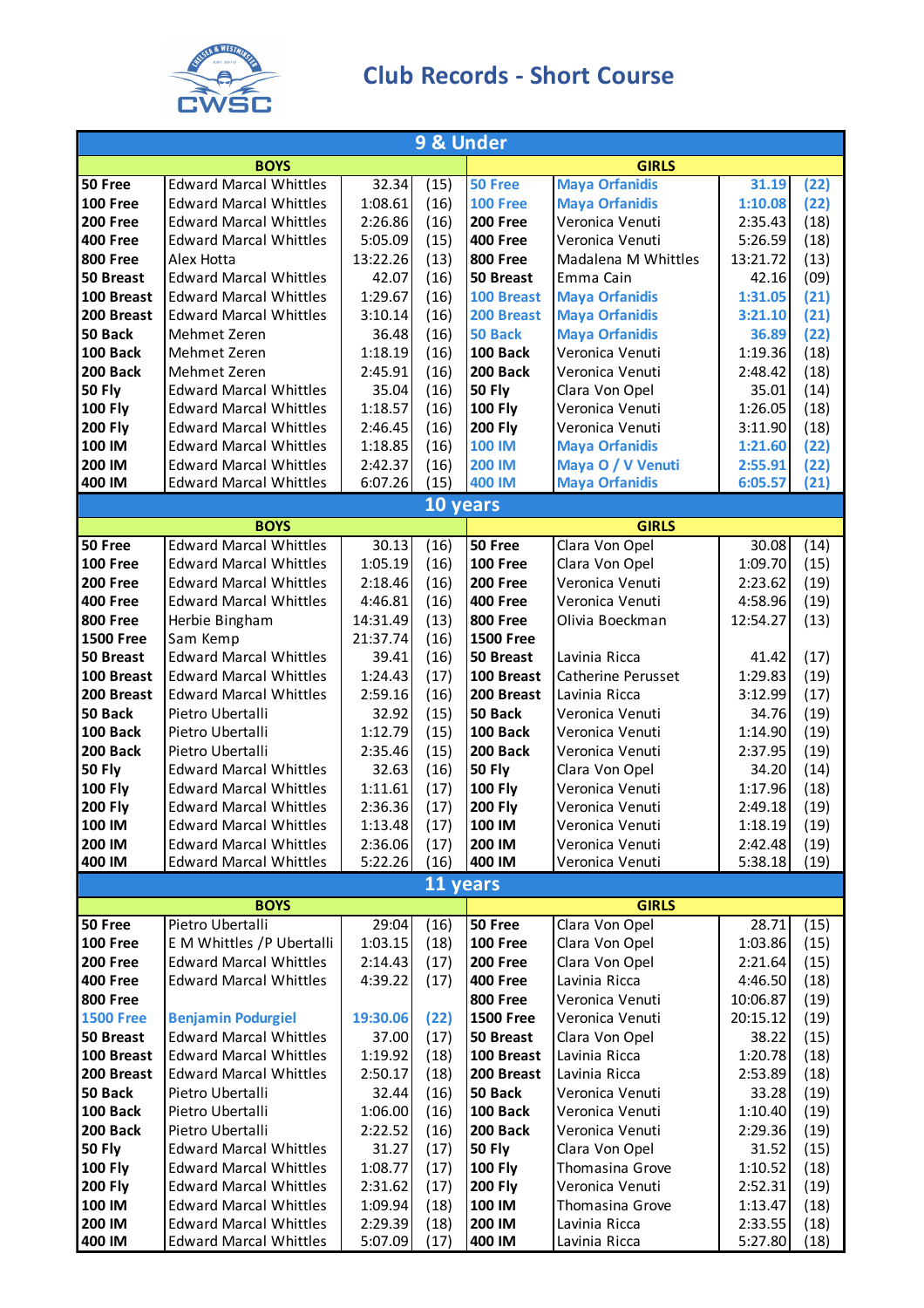| 12 years                   |                                                                |                    |              |                                    |                                       |                    |              |
|----------------------------|----------------------------------------------------------------|--------------------|--------------|------------------------------------|---------------------------------------|--------------------|--------------|
|                            | <b>BOYS</b>                                                    |                    |              |                                    | <b>GIRLS</b>                          |                    |              |
| 50 Free                    | <b>Edward Marcal Whittles</b>                                  | 27.91              | (19)         | 50 Free                            | Caroline Lewitt                       | 28.09              | (15)         |
| <b>100 Free</b>            | <b>Edward Marcal Whittles</b>                                  | 58.91              | (18)         | <b>100 Free</b>                    | Caroline Lewitt                       | 1:01.37            | (15)         |
| 200 Free                   | <b>Edward Marcal Whittles</b>                                  | 2:07.22            | (19)         | <b>200 Free</b>                    | Sophie Whelan                         | 2:14.39            | (14)         |
| <b>400 Free</b>            | <b>Edward Marcal Whittles</b>                                  | 4:25.98            | (18)         | <b>400 Free</b>                    | Lavinia Ricca                         | 4:41.92            | (19)         |
| <b>800 Free</b>            |                                                                |                    |              | <b>800 Free</b>                    | Charlotte Hogarth                     | 9:37.76            | (11)         |
| <b>1500 Free</b>           | <b>Edward Marcal Whittles</b>                                  | 17:29.62           | (18)         | <b>1500 Free</b>                   | Charlotte Hogarth                     | 19:47.82           | (11)         |
| 50 Breast                  | <b>Edward Marcal Whittles</b>                                  | 34.89              | (19)         | 50 Breast                          | Rachel Zerdin                         | 36.20              | (15)         |
| 100 Breast                 | <b>Edward Marcal Whittles</b>                                  | 1:13.04            | (18)         | 100 Breast                         | Clara Von Opel                        | 1:18.40            | (16)         |
| 200 Breast                 | <b>Edward Marcal Whittles</b>                                  | 2:34.74            | (19)         | 200 Breast                         | Lavinia Ricca                         | 2:46.33            | (18)         |
| 50 Back                    | Pietro Revelli                                                 | 31.34              | (11)         | 50 Back                            | Charlotte Hogarth                     | 31.66              | (11)         |
| 100 Back                   | Pietro Ubertalli                                               | 1:05.92            | (17)         | 100 Back                           | Lavinia Ricca                         | 1:08.23            | (18)         |
| 200 Back                   | Pietro Ubertalli                                               | 2:21.23            | (17)         | 200 Back                           | Lavinia Ricca                         | 2:29.20            | (18)         |
| <b>50 Fly</b>              | <b>Edward Marcal Whittles</b>                                  | 29.96              | (19)         | <b>50 Fly</b>                      | Thomasina Grove                       | 30.14              | (19)         |
| <b>100 Fly</b>             | <b>Edward Marcal Whittles</b>                                  | 1:05.26            | (18)         | <b>100 Fly</b>                     | Thomasina Grove                       | 1:07.47            | (18)         |
| <b>200 Fly</b>             | <b>Edward Marcal Whittles</b>                                  | 2:22.44            | (18)         | <b>200 Fly</b>                     | Sophie Whelan                         | 2:31.98            | (14)         |
| 100 IM                     | <b>Edward Marcal Whittles</b>                                  | 1:06.03            | (19)         | 100 IM                             | Lavinia Ricca                         | 1:10.53            | (18)         |
| 200 IM                     | <b>Edward Marcal Whittles</b>                                  | 2:20.77            | (18)         | 200 IM                             | Lavinia Ricca                         | 2:30.53            | (18)         |
| 400 IM                     | <b>Edward Marcal Whittles</b>                                  | 4:53.10            | (19)         | 400 IM                             | Lavinia Ricca                         | 5:20.41            | (19)         |
|                            |                                                                |                    | 13 years     |                                    |                                       |                    |              |
|                            | <b>BOYS</b><br><b>Edward Marcal Whittles</b>                   |                    |              |                                    | <b>GIRLS</b><br>Zoe Smith             |                    |              |
| 50 Free<br><b>100 Free</b> |                                                                | 26.25              | (19)         | 50 Free<br><b>100 Free</b>         | Caroline Lewitt                       | 27.46              | (14)         |
| <b>200 Free</b>            | <b>Edward Marcal Whittles</b><br><b>Edward Marcal Whittles</b> | 55.56<br>1:59.71   | (19)         |                                    |                                       | 57.94              | (16)         |
| <b>400 Free</b>            | Pietro Revelli                                                 | 4:13.77            | (19)<br>(12) | <b>200 Free</b><br><b>400 Free</b> | Caroline Lewitt                       | 2:08.80<br>4:32.73 | (16)         |
| <b>800 Free</b>            | <b>Talal Rishani</b>                                           | 10:42.09           | (12)         | <b>800 Free</b>                    | Isabella Hindley                      | 9:26.24            | (10)<br>(12) |
| <b>1500 Free</b>           | Daniel Petrov                                                  | 16:43.64           | (14)         | <b>1500 Free</b>                   | Charlotte Hogarth<br>Isabella Hindley | 19:58.59           | (10)         |
| <b>50 Breast</b>           | <b>Eddie Robinson</b>                                          | 32.58              | (22)         | 50 Breast                          | <b>Emily Surminski</b>                | 35.00              | (15)         |
| 100 Breast                 | <b>Edward Marcal Whittles</b>                                  | 1:08.83            | (19)         | 100 Breast                         | <b>Emily Surminski</b>                | 1:15.50            | (15)         |
| 200 Breast                 | <b>Edward Marcal Whittles</b>                                  | 2:29.11            | (19)         | 200 Breast                         | Josephine Surminski                   | 2:41.85            | (19)         |
| 50 Back                    | Pietro Revelli                                                 | 30.13              | (12)         | 50 Back                            | Charlotte O'Leary                     | 29.97              | (15)         |
| 100 Back                   | Pietro Revelli                                                 | 1:02.60            | (12)         | 100 Back                           | Charlotte O'Leary                     | 1:05.03            | (15)         |
| 200 Back                   | Pietro Revelli                                                 | 2:15.47            | (12)         | 200 Back                           | Caroline Lewitt                       | 2:21.34            | (16)         |
| <b>50 Fly</b>              | <b>Edward Marcal Whittles</b>                                  | 28.05              | (19)         | <b>50 Fly</b>                      | Thomasina Grove                       | 29.24              | (19)         |
| <b>100 Fly</b>             | <b>Edward Marcal Whittles</b>                                  | 1:00.79            | (19)         | <b>100 Fly</b>                     | Caroline Lewitt                       | 1:05.30            | (16)         |
| 200 Fly                    | <b>Edward Marcal Whittles</b>                                  | 2:15.77            | (19)         | 200 Fly                            | Caroline Lewitt                       | 2:28.85            | (16)         |
| 100 IM                     | <b>Edward Marcal Whittles</b>                                  | 1:02.61            | (19)         | 100 IM                             | Caroline Lewitt                       | 1:08.71            | (16)         |
| 200 IM                     | <b>Edward Marcal Whittles</b>                                  | 2:12.14            | (19)         | 200 IM                             | Isabella Hindley                      | 2:26.72            | (10)         |
| 400 IM                     | <b>Edward Marcal Whittles</b>                                  | 4:35.39            | (19)         | 400 IM                             | Caroline Lewitt                       | 5:16.15            | (16)         |
|                            |                                                                |                    | 14 years     |                                    |                                       |                    |              |
|                            | <b>BOYS</b>                                                    |                    |              |                                    | <b>GIRLS</b>                          |                    |              |
| 50 Free                    | Henry Gray                                                     | 25.93              | (20)         | 50 Free                            | Zoe Smith                             | 26.71              | (15)         |
| <b>100 Free</b>            | Henry Gray                                                     | 53.86              | (21)         | <b>100 Free</b>                    | Georgie Boyle                         | 57.87              | (13)         |
| <b>200 Free</b>            | Henry Gray                                                     | 1:59.27            | (21)         | <b>200 Free</b>                    | Georgie Boyle                         | 2:05.18            | (13)         |
| <b>400 Free</b>            | <b>Edward Marcal Whittles</b>                                  | 4:19.47            | (20)         | <b>400 Free</b>                    | Georgie Boyle                         | 4:24.03            | (13)         |
| <b>800 Free</b>            | Phillip Boico-Hands                                            | 10:42.07           | (19)         | <b>800 Free</b>                    | Sophie Whelan                         | 9:20.94            | (15)         |
| <b>1500 Free</b>           | Christy Moon                                                   | 16:49.23           | (14)         | <b>1500 Free</b>                   |                                       |                    |              |
| 50 Breast                  | Nikolas Lupi                                                   | 32.69              | (16)         | 50 Breast                          | Chloe Close                           | 33.77              | (12)         |
| 100 Breast                 | <b>Edward Marcal Whittles</b>                                  | 1:11.70            | (20)         | 100 Breast                         | Chloe Close                           | 1:13.08            | (12)         |
| 200 Breast                 | <b>Edward Marcal Whittles</b>                                  | 2:28.82            | (20)         | 200 Breast                         | Emily Surminski                       | 2:39.16            | (16)         |
| 50 Back                    | <b>Edward Marcal Whittles</b>                                  | 28.66              | (20)         | 50 Back                            | Charlotte O'Leary                     | 29.09              | (16)         |
| 100 Back                   | Henry Gray                                                     | 1:00.83            | (21)         | 100 Back                           | Charlotte O'Leary                     | 1:04.34            | (17)         |
| 200 Back                   | <b>Edward Marcal Whittles</b>                                  | 2:12.20            | (20)         | 200 Back                           | Isabella Hindley                      | 2:21.53            | (11)         |
| <b>50 Fly</b>              | <b>Edward Marcal Whittles</b>                                  | 27.50              | (20)         | <b>50 Fly</b>                      | Georgina Boyle                        | 29.86              | (13)         |
| <b>100 Fly</b>             | <b>Edward Marcal Whittles</b>                                  | 59.94              | (20)         | <b>100 Fly</b>                     | Georgina Boyle                        | 1:04.78            | (13)         |
| <b>200 Fly</b>             | <b>Edward Marcal Whittles</b>                                  | 2:13.75            | (20)         | <b>200 Fly</b>                     | <b>Victoria Bunimovich</b>            | 2:24.48            | (21)         |
| 100 IM                     | <b>Edward Marcal Whittles</b>                                  | 1:02.00            | (21)         | 100 IM                             | Georgina Boyle                        | 1:07.90            | (13)         |
| 200 IM<br>400 IM           | <b>Edward Marcal Whittles</b><br><b>Edward Marcal Whittles</b> | 2:11.79<br>4:37.15 | (20)<br>(20) | 200 IM<br>400 IM                   | Anna Podurgiel<br>Emily Surminski     | 2:25.27<br>5:06.98 | (16)<br>(16) |
|                            |                                                                |                    |              |                                    |                                       |                    |              |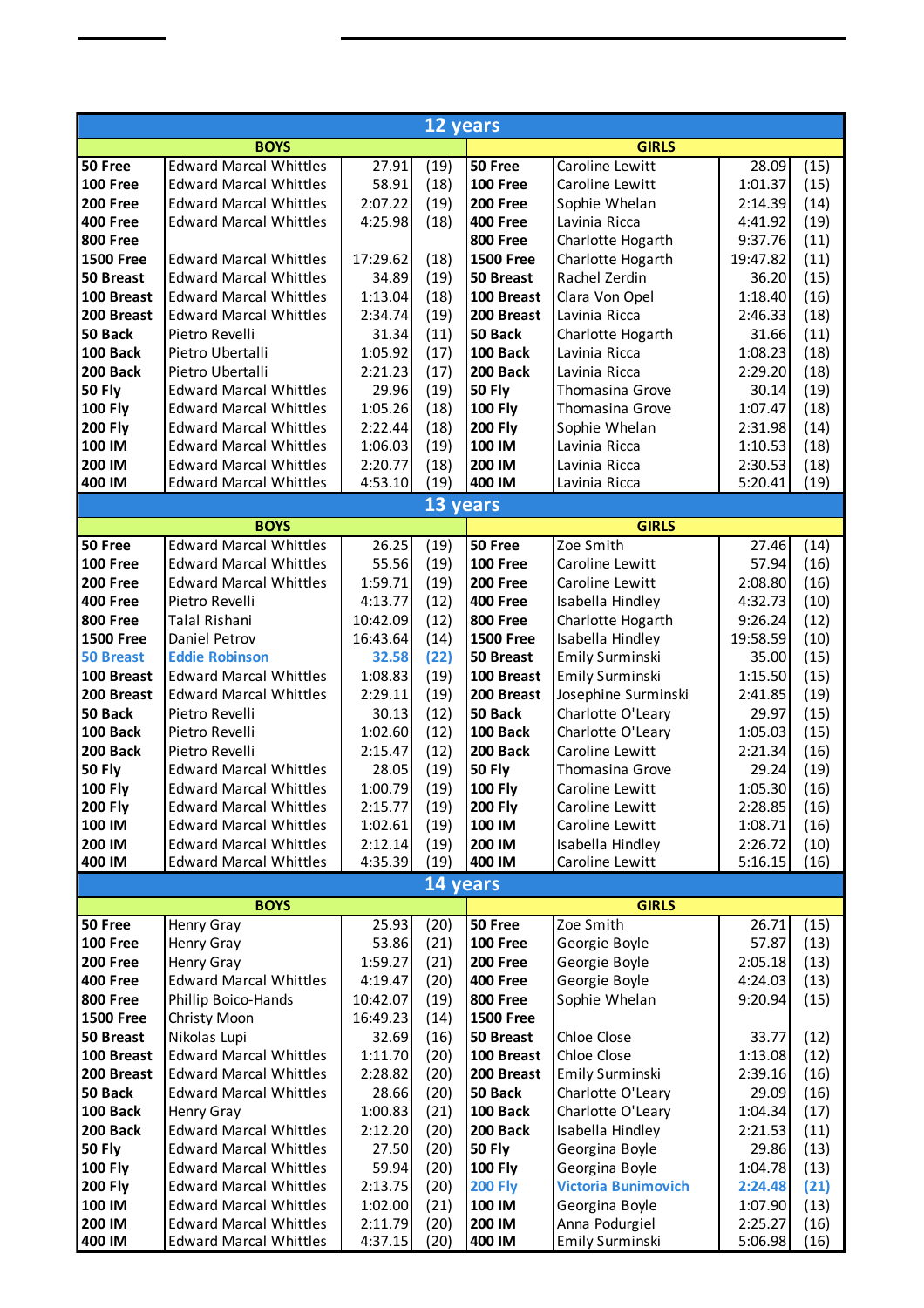| 15 years                          |                                                   |                  |              |                           |                                      |                  |              |  |
|-----------------------------------|---------------------------------------------------|------------------|--------------|---------------------------|--------------------------------------|------------------|--------------|--|
| <b>BOYS</b>                       |                                                   |                  |              | <b>GIRLS</b>              |                                      |                  |              |  |
| 50 Free                           | <b>Nick Finch</b>                                 | 22.86            | (21)         | 50 Free                   | Zoe Musial                           | 25.96            | (19)         |  |
| <b>100 Free</b>                   | <b>Nick Finch</b>                                 | 51.76            | (21)         | <b>100 Free</b>           | Georgie Boyle                        | 56.84            | (14)         |  |
| <b>200 Free</b>                   | <b>Henry Gray</b>                                 | 1:55.31          | (21)         | <b>200 Free</b>           | Isabella Hindley                     | 2:04.56          | (12)         |  |
| <b>400 Free</b>                   | <b>Edward Marcal Whittles</b>                     | 4:10.49          | (21)         | <b>400 Free</b>           | Isabella Hindley                     | 4:24.53          | (12)         |  |
| <b>800 Free</b>                   |                                                   |                  |              | <b>800 Free</b>           | Elizabeth Boeckman                   | 8:59.78          | (15)         |  |
| <b>1500 Free</b>                  | Christy Moon                                      | 17:09.47         | (15)         | <b>1500 Free</b>          |                                      |                  |              |  |
| <b>50 Breast</b>                  | <b>Adam Wong</b>                                  | 29.52            | (21)         | <b>50 Breast</b>          | <b>Ava Shaw</b>                      | 34.48            | (21)         |  |
| 100 Breast                        | <b>Adam Wong</b><br><b>Edward Marcal Whittles</b> | 1:06.23          | (21)         | 100 Breast                | Chloe Close                          | 1:12.81          | (13)         |  |
| 200 Breast                        | <b>Nick Finch</b>                                 | 2:22.09          | (21)         | 200 Breast                | Alex Werner                          | 2:36.89          | (15)         |  |
| <b>50 Back</b><br><b>100 Back</b> | <b>Henry Gray</b>                                 | 26.29<br>57.65   | (21)<br>(21) | 50 Back<br>100 Back       | Isabella Hindley<br>Isabella Hindley | 29.27<br>1:02.01 | (11)         |  |
| <b>200 Back</b>                   | <b>Edward Marcal Whittles</b>                     | 2:05.94          | (21)         | 200 Back                  | Isabella Hindley                     | 2:14.78          | (12)<br>(12) |  |
| <b>50 Fly</b>                     | <b>Nick Finch</b>                                 | 24.09            | (21)         | <b>50 Fly</b>             | Zoe Musial                           | 29.06            | (19)         |  |
| <b>100 Fly</b>                    | <b>Nick Finch</b>                                 | 54.15            | (21)         | <b>100 Fly</b>            | Freya Shaw                           | 1:04.67          | (17)         |  |
| <b>200 Fly</b>                    | <b>Henry Gray</b>                                 | 2:05.61          | (21)         | <b>200 Fly</b>            | Freya Shaw                           | 2:21.48          | (17)         |  |
| <b>100 IM</b>                     | <b>Edward Marcal Whittles</b>                     | 58.55            | (21)         | 100 IM                    | Isabella Hindley                     | 1:04.93          | (12)         |  |
| <b>200 IM</b>                     | <b>Edward Marcal Whittles</b>                     | 2:05.71          | (21)         | 200 IM                    | Isabella Hindley                     | 2:19.42          | (11)         |  |
| <b>400 IM</b>                     | <b>Edward Marcal Whittles</b>                     | 4:28.99          | (21)         | 400 IM                    | Isabella Hindley                     | 4:53.87          | (12)         |  |
|                                   |                                                   |                  | 16 years     |                           |                                      |                  |              |  |
|                                   | <b>BOYS</b>                                       |                  |              | <b>GIRLS</b>              |                                      |                  |              |  |
| 50 Free                           | Aryaan Din                                        | 24.49            | (19)         | 50 Free                   | Isabella Hindley                     | 26.27            | (12)         |  |
| <b>100 Free</b>                   | Aryaan Din                                        | 52.40            | (19)         | <b>100 Free</b>           | Isabella Hindley                     | 55.55            | (12)         |  |
| <b>200 Free</b>                   | William Rudd                                      | 1:54.39          | (19)         | <b>200 Free</b>           | Georgie Boyle                        | 1:57.78          | (15)         |  |
| <b>400 Free</b>                   | Christy Moon                                      | 4:21.91          | (16)         | <b>400 Free</b>           | Georgie Boyle                        | 4:09.74          | (15)         |  |
| <b>800 Free</b>                   |                                                   |                  |              | <b>800 Free</b>           | Georgie Boyle                        | 8:48.69          | (14)         |  |
| <b>1500 Free</b>                  |                                                   |                  |              | <b>1500 Free</b>          |                                      |                  |              |  |
| 50 Breast                         | Pietro Lombardo                                   | 29.53            | (19)         | 50 Breast                 | Isabelle Lewitt                      | 34.75            | (17)         |  |
| 100 Breast                        | Pietro Lombardo                                   | 1:04.22          | (19)         | 100 Breast                | Alex Werner                          | 1:13.35          | (16)         |  |
| 200 Breast                        | Daniel Leznin                                     | 2:26.18          | (17)         | 200 Breast                | Alex Werner                          | 2:35.05          | (16)         |  |
| 50 Back                           | Jason Mahmutoglu                                  | 27.37            | (20)         | 50 Back                   | Isabella Hindley                     | 29.25            | (12)         |  |
| 100 Back                          | Zach Campbell-Maughan                             | 57.60            | (15)         | 100 Back                  | Isabella Hindley                     | 1:01.20          | (12)         |  |
| 200 Back<br><b>50 Fly</b>         | Zach Campbell-Maughan<br>William Rudd             | 2:10.18          | (15)         | 200 Back<br><b>50 Fly</b> | Isabella Hindley                     | 2:14.29          | (12)         |  |
| <b>100 Fly</b>                    | Quentin Seconde-Kynnersley                        | 26.21<br>58.31   | (19)<br>(13) | <b>100 Fly</b>            | Georgina Boyle<br>Georgina Boyle     | 28.45<br>1:02.73 | (15)<br>(15) |  |
| <b>200 Fly</b>                    | Christy Moon                                      | 2:11.08          | (14)         | <b>200 Fly</b>            | Georgina Boyle                       | 2:16.46          | (15)         |  |
| 100 IM                            | Aryaan Din                                        | 1:00.40          | (19)         | 100 IM                    | Isabella Hindley                     | 1:04.33          | (13)         |  |
| 200 IM                            | Christy Moon                                      | 2:11.90          | (16)         | 200 IM                    | Isabella Hindley                     | 2:18.79          | (12)         |  |
| 400 IM                            | Christy Moon                                      | 4:35.38          | (16)         | 400 IM                    | Isabella Hindley                     | 5:04.29          | (12)         |  |
|                                   |                                                   |                  |              | <b>17-18 years</b>        |                                      |                  |              |  |
|                                   | <b>BOYS</b>                                       |                  |              | <b>GIRLS</b>              |                                      |                  |              |  |
| 50 Free                           | <b>Jason Mahmutoglu</b>                           | 23.24            | (21)         | 50 Free                   | Isabella Hindley                     | 25.47            | (14)         |  |
| <b>100 Free</b>                   | Aryaan Din                                        | 51.03            | (21)         | <b>100 Free</b>           | Georgie Boyle                        | 54.78            | (15)         |  |
| <b>200 Free</b>                   | Aryaan Din                                        | 1:57.49          | (21)         | <b>200 Free</b>           | Georgie Boyle                        | 1:56.86          | (15)         |  |
| <b>400 Free</b>                   | Konstantin Byshnev                                | 4:09.37          | (14)         | <b>400 Free</b>           | Georgie Boyle                        | 4:07.37          | (15)         |  |
| <b>800 Free</b>                   |                                                   |                  |              | <b>800 Free</b>           | Georgie Boyle                        | 9:15.75          | (15)         |  |
| <b>1500 Free</b>                  |                                                   |                  |              | <b>1500 Free</b>          |                                      |                  |              |  |
| <b>50 Breast</b>                  | <b>Jason Mahmutoglu</b>                           | 29.53            | (21)         | 50 Breast                 | Chloe Close                          | 32.59            | (15)         |  |
| 100 Breast                        | <b>Barnaby Garland</b>                            | 1:05.86          | (17)         | 100 Breast                | Chloe Close                          | 1:11.47          | (15)         |  |
| 200 Breast<br>50 Back             | Christy Moon<br><b>Jason Mahmutoglu</b>           | 2:25.01<br>25.89 | (17)<br>(21) | 200 Breast<br>50 Back     | Alex Werner<br>Isabella Hindley      | 2:34.94<br>29.15 | (17)         |  |
| <b>100 Back</b>                   | <b>Jason Mahmutoglu</b>                           | 56.46            | (21)         | 100 Back                  | Isabella Hindley                     | 1:01.18          | (13)<br>(14) |  |
| 200 Back                          | Zach Campbell-Maughan                             | 2:10.31          | (16)         | 200 Back                  | Isabella Hindley                     | 2:14.68          | (12)         |  |
| <b>50 Fly</b>                     | Aryaan Din                                        | 25.15            | (21)         | <b>50 Fly</b>             | Georgie Boyle                        | 28.15            | (15)         |  |
| <b>100 Fly</b>                    | Quentin Seconde-Kynnersley                        | 56.37            | (13)         | <b>100 Fly</b>            | Georgie Boyle                        | 1:01.31          | (15)         |  |
| <b>200 Fly</b>                    | Christy Moon                                      | 2:06.43          | (17)         | <b>200 Fly</b>            |                                      |                  |              |  |
| <b>100 IM</b>                     | <b>Jason Mahmutoglu</b>                           | 57.37            | (21)         | 100 IM                    | Isabella Hindley                     | 1:03.54          | (14)         |  |
| 200 IM                            | Konstantin Byshnev                                | 2:09.44          | (13)         | 200 IM                    | Isabella Hindley                     | 2:14.26          | (14)         |  |
| 400 IM                            | Christy Moon                                      | 4:32.10          | (17)         | 400 IM                    | Elizabeth Boeckman                   | 4:55.91          | (17)         |  |